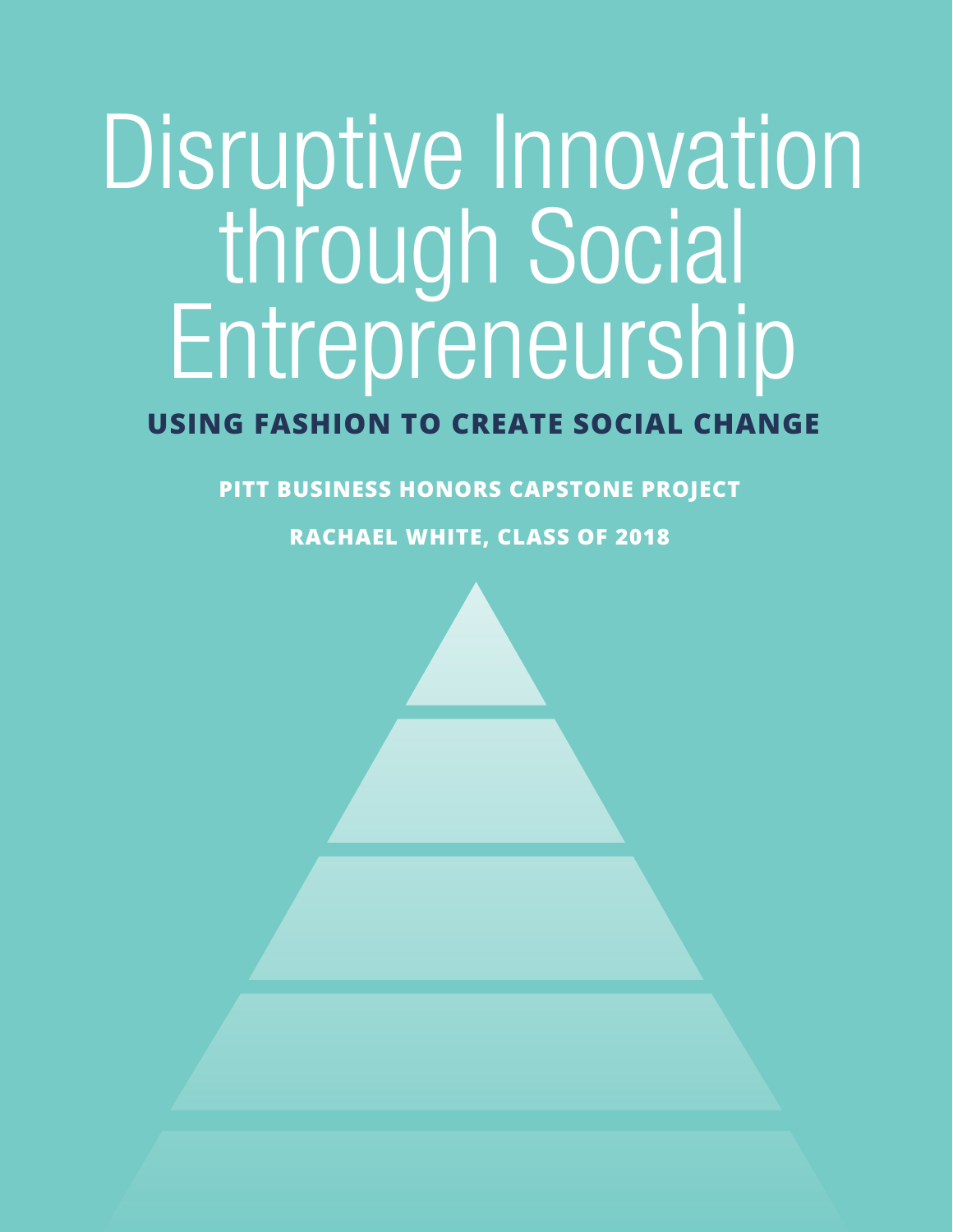

College of<br>Business Administration

From the classroom. To the city. To the world.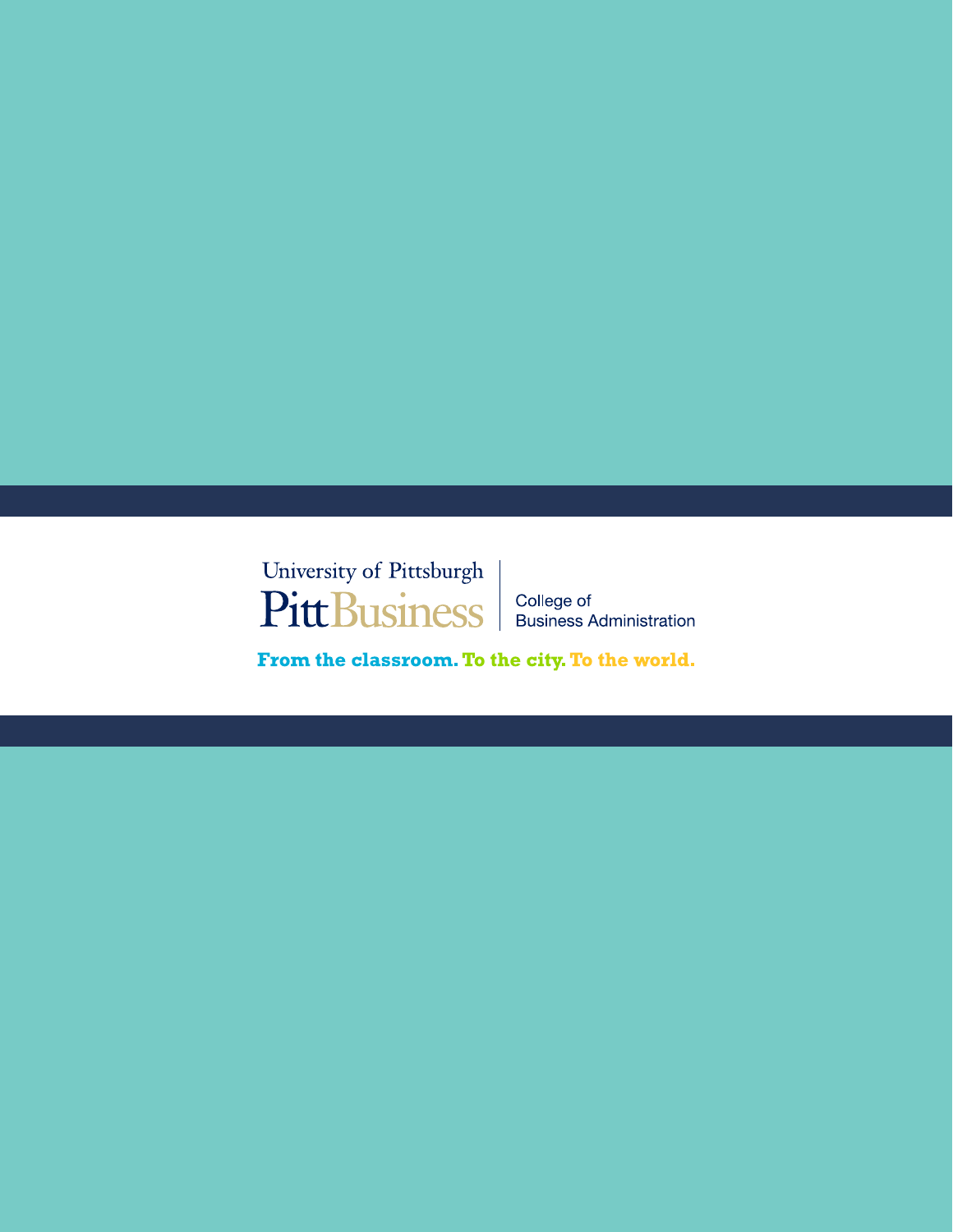DISRUPTIVE **Table of Contents** 



**INNOVATION THROUGH SOCIAL ENTREPRENEURSHIP**

> USING FASHION TO CREATE SOCIAL CHANGE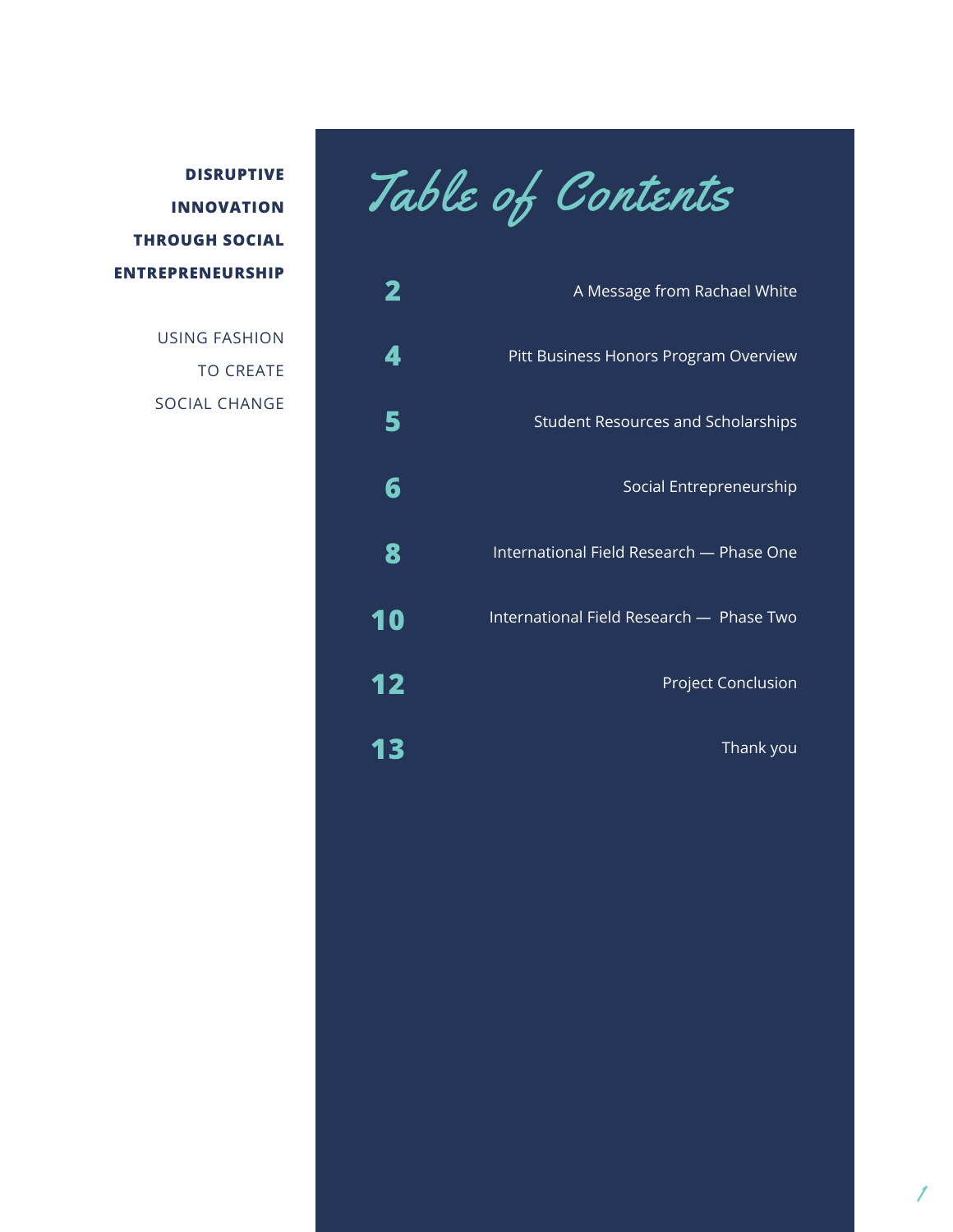A Message from Rachael White



Rachael White **CLASS OF 2018**

**HOMETOWN:** Cranford, N.J.

**MAJOR:** Marketing with Accounting Concentration

# **CERTIFICATES:**

Leadership and Ethics, Innovation and Entrepreneurship, Business Analytics, and International Business

#### **STUDENT ORGANIZATIONS:**

Phi Beta Lambda, Women in Business, Pitt Pantry, and Mu Chapter of Delta Sigma Theta Sorority, Inc.

## **STUDY ABROAD EXPERIENCE:**

Costa Rica, South Africa, Ecuador, Amsterdam, Germany, and Vietnam

#### **EMPLOYMENT:**

Business Technology Analyst at Deloitte Consulting, Pittsburgh, PA

My international exploration of my entrepreneurial venture Beautiful Me™ has been the perfect culmination of my interests and how they have developed over my time at Pitt Business. From a young age, I was interested in fashion, and at the beginning of my high school career, I was guided toward an exploratory path to business, specifically entrepreneurship. I was captivated by the concept of opening my own company, and I was even more enticed by the fact that everything in life is business. That meant I could pursue business in any realm of my choice, including fashion. From that point on, I started working on developing an idea for a fashion company that focused on increasing the level of consumer customization. When I came to Pitt Business and expressed interest in entrepreneurship, I was encouraged to continue my research into my business idea through the Innovation and Entrepreneurship Certificate Program and other resources at Pitt.

The support accorded me from that first semester on has been extraordinary. As senior year approached, I found myself speaking with the director of international programs at Pitt Business, Bryan Schultz, and expressed a desire to continue my international experiences beyond the four programs in which I had already taken part. Bryan implored me to consider an independent research project, and, from there, Bryan, Associate Dean Audrey Murrell, and I developed an independent senior capstone research project for me that combined my passion for international exposure, my long-standing idea for a fashion venture, and my recent interest in the economic concept of the Bottom of the Pyramid.

The independent nature of this project allowed me to grow professionally, academically, and personally as I planned and traveled on my own to two countries to conduct my research. Never in my life did I expect I would be able to engage in so many study abroad programs, let alone be able to work with the associate dean and the director of international programs to plan my own program designed around my specific career interests and passions. This project extended beyond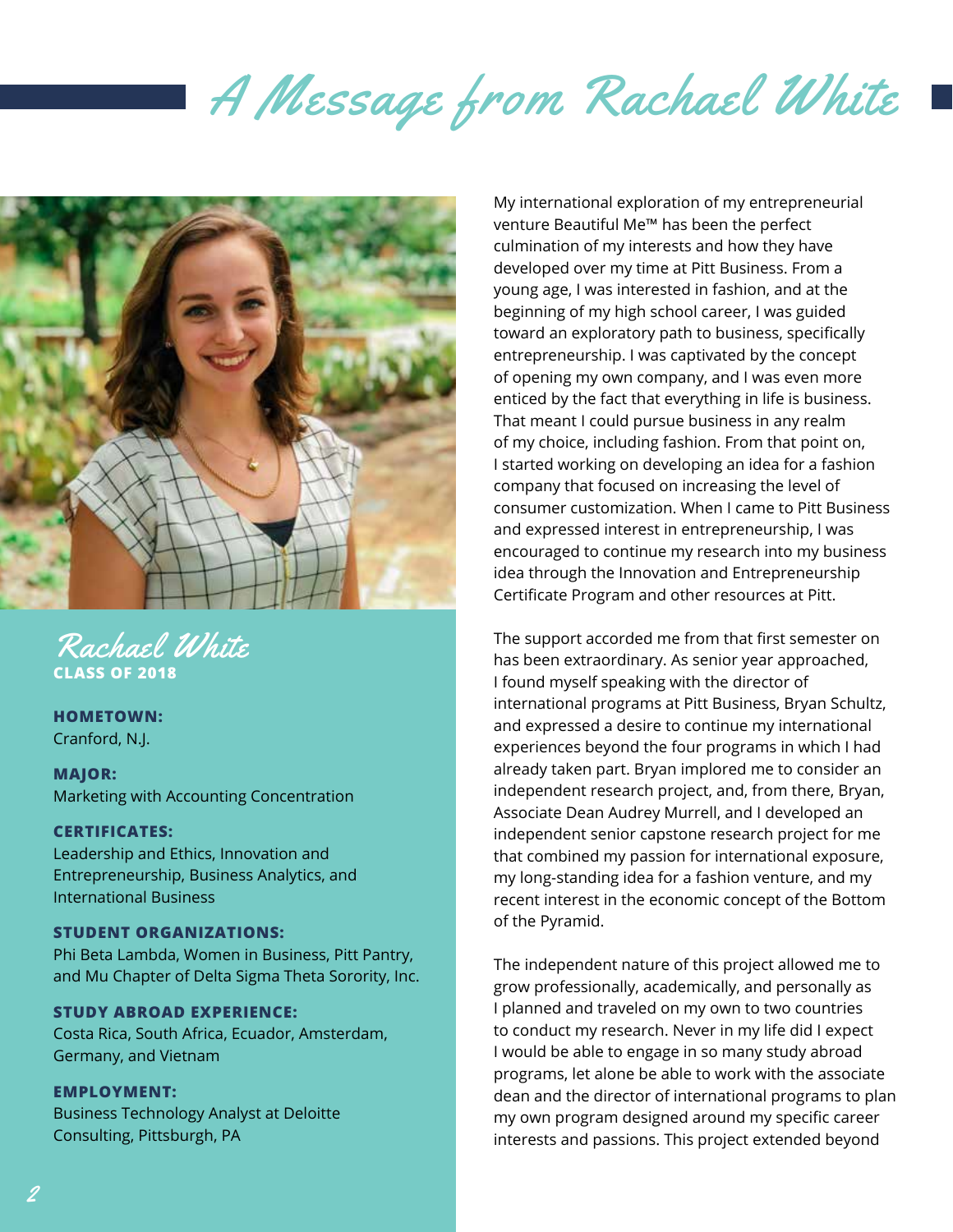anything I had ever done in my academic career, and I am thankful for how well it expanded my growth and development as a professional, an academic, and a global leader.

Study abroad has been so much more than a fun college experience. It has been critical to my growth into independence and the pursuit of my interests. My first program after freshman year was very guided, from an administrative perspective, and the perfect introduction to the study abroad experience. Then, slowly but surely, with each additional study abroad program I participated in, I inhabited the independence I sought and came to live by my motto of "be comfortable being uncomfortable." In doing so, I created and took advantage of this independent senior capstone research project.

Study abroad is a way to broaden one's horizons and understand and appreciate the multitude of cultures in this world. It's an opportunity to push oneself to break free from one's comfort zone and think outside the box to experience what the world truly has to offer. Every time I have traveled, I have been able to break down another wall of ignorance of a new culture and bring a more worldly perspective to my everyday life.

Pitt Business has given me the experience of a lifetime. I was encouraged to indulge in every one of my interests, whether I came with them from high school or developed them during my time at Pitt. I am beyond thankful for the way Pitt Business as a whole embraces growth and development in their programs and opportunities to the point where when I asked about a new program or opportunity I was only ever told "not now" and never a hard "no." This support allowed me to take advantage of an incredible number of opportunities, which further allowed me to grow into the woman I am today. I have developed an incredible community of faculty, staff, and peers who have supported me through thick and thin. For that reason, Pitt Business and the entire Pittsburgh community will always be my second home.

# **BEAUTIFUL ME™**

Back in high school, Rachael had the bold idea to start a fashion business. It would be different than anything else on the market. She would create an online fashion experience for professional women that offers an enhanced consumer customization experience in tailoring and design. Since no two female body types are alike, her company would have no standard sizes. Women would instead create a profile with their unique measurements. Rachael's goal isn't simply to turn a profit. It is to support and encourage female empowerment. Like the old saying dress for success goes, businesswomen who feel confident and have greater self-esteem will perform at a higher level in the workplace. Her company is a business, and it is also a vehicle for social change.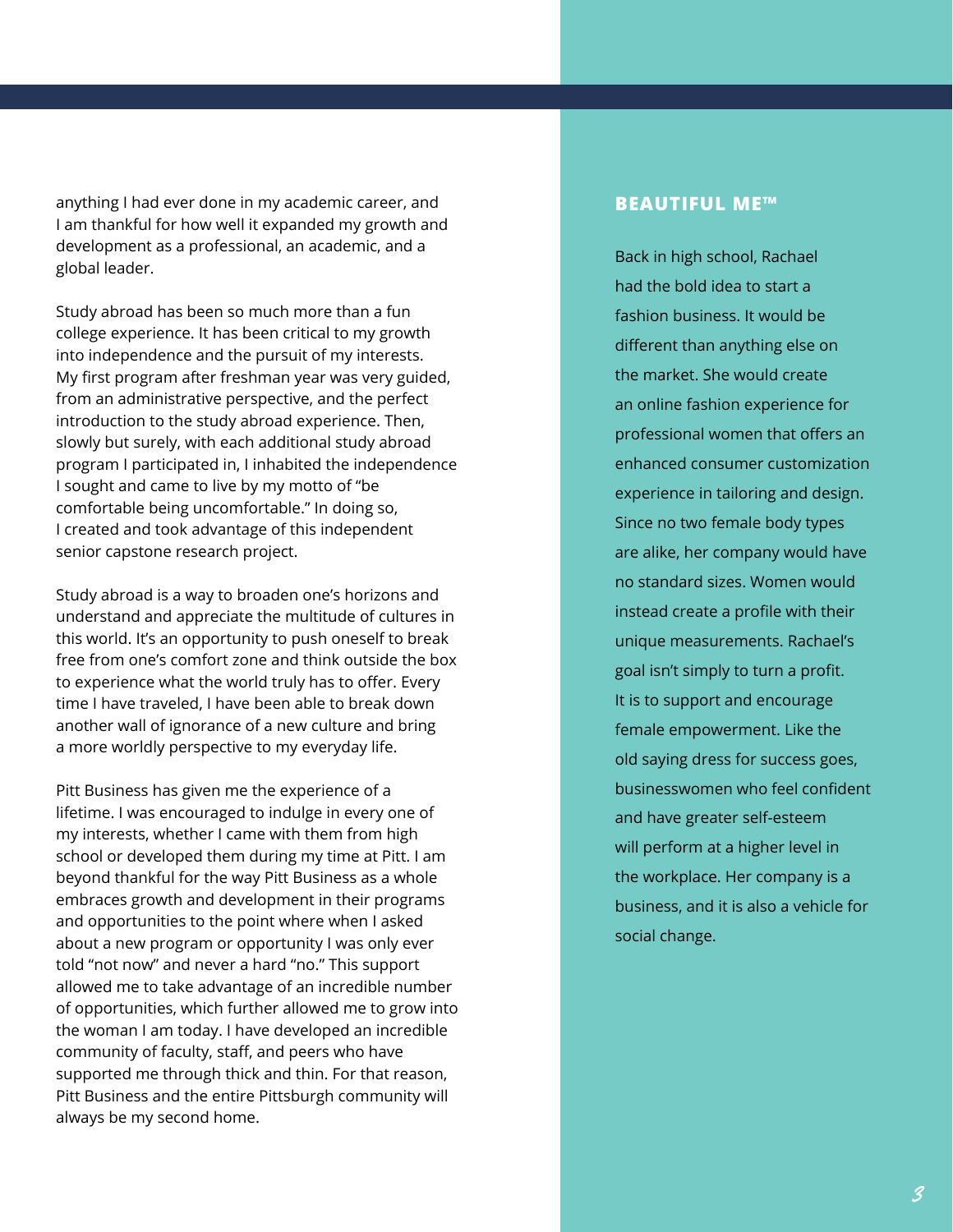Pitt Business Honors Program Overview

Rachael completed her unique social entrepreneurship project as part of her capstone experience in the Pitt Business Honors program. She envisioned the project as a way to combine her entrepreneurial pursuits with her passion for global business and advancing female empowerment.

# **HONORS PROGRAM OVERVIEW**

Designed for the most driven and academically talented students, the Pitt Business Honors Program builds a more challenging and rigorous experience into the Bachelor of Science in Business Administration degree. The honors program allows students to develop closer relationships with faculty and forge friendships with a network of like-minded peers.

The Honors Program consists of a nine-credit specialized track in which students complete an honors seminar, an honors elective course in their major, and a real-world capstone experience of their choosing. At its core, the honors program allows students to pursue enhanced scholarship while developing key skills and knowledge within the field of business.

# **ELIGIBILITY GUIDELINES**

- Combined SAT math and critical reading score of at least 1450 or a 32 ACT composite score
- "A" average in a challenging high school curriculum
- Top 5 percent of class rank (if applicable)

# **REQUIRED COURSEWORK**

- Enhanced Core Requirements (3 credits)
- Honors Elective Course (3 credits)
- Experience-Based Learning Capstone (3 credits)
- Research Track\*
- Practice Track
- Global Experience Track







**\* Rachael completed the Research Track. Learn More: www.cba.pitt.edu/honors Watch the Honors Overview Video: www.cba.pitt.edu/honors-video**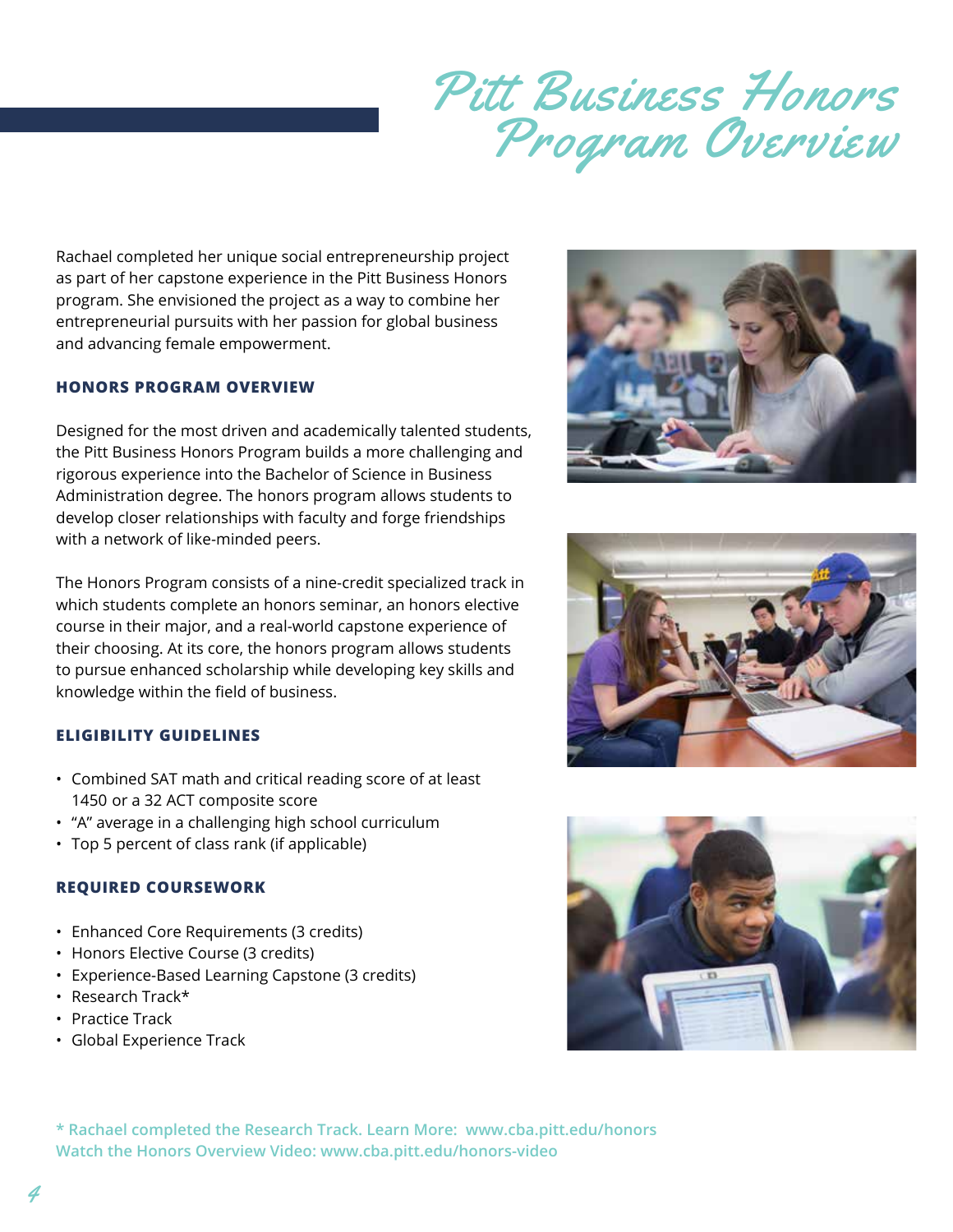Student Resources and Scholarships

Rachael was able to take advantage of numerous scholarships and resources at Pitt Business to support her Pitt Business Honors Program capstone project.

# **HENRY E. HALLER, JR. SCHOLARSHIP**

Rachael received the Haller Family Scholarship to support her entrepreneurship education. Working under Pitt Business Entrepreneur in Residence Andy Hannah, she received training on small business development processes, including business plan development, funding, and market research.

#### **SHEKAR NARASIMHAN SCHOLARSHIP**

Rachael received the Shekar Narasimhan Scholarship to fund her international travel expenses for her honors research project. This generous scholarship covered her expenses for the intensive field research conducted in Germany and Vietnam.

## **STUDY ABROAD SCHOLARSHIP**

Separate from her honors research project, Rachael received support to complete her study abroad experiences at Pitt Business. Every eligible student receives scholarships for study abroad at Pitt Business.

# **CERTIFICATE PROGRAM IN INNOVATION AND ENTREPRENEURSHIP**

In this certificate program, Rachael took several courses that helped her further refine her business plan for Beautiful Me™.

# **CERTIFICATE PROGRAM IN LEADERSHIP AND ETHICS**

In this certificate program, Rachael was introduced to the framework for social entrepreneurship and ethical leadership. These concepts became the guiding force for her honors project.





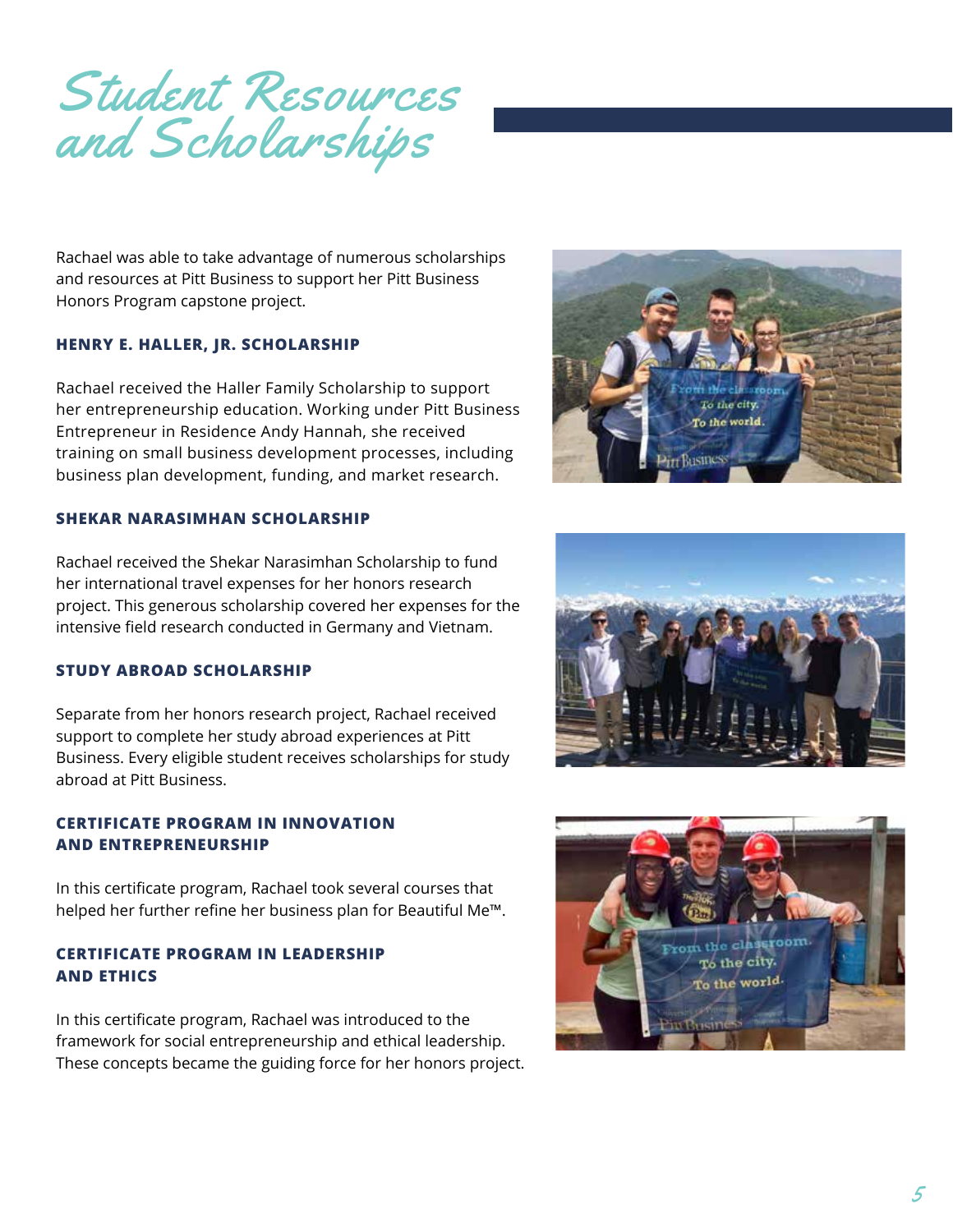From The Classroom, To the City, To the World — And Back Again.

The purpose of Rachael's project was to explore how to create social change within the bottom of the economic pyramid. She used her own fledgling startup business, the socially conscious fashion company Beautiful Me™, as a real-world case study for how to create this change globally. Through the course of her project, it was revealed to her that social entrepreneurship is, by its very nature, a disruptive business activity.

Rachael began her project by collecting secondary research on social entrepreneurship, the fashion industry, and emerging economies in Pittsburgh. She then traveled to Europe and Asia to collect qualitative field research through site visits and in-person interviews with local business leaders and faculty. The data was then synthesized for use in her honors thesis paper, "Understanding the Creation of Social Change Within the Bottom of the Pyramid on a Global Scale."

## **WHAT IS SOCIAL ENTREPRENEURSHIP?**

In her project, Rachael explored how social entrepreneurship is inherently different from traditional entrepreneurship in terms of the mission and vision of the venture. Socially oriented startups can take on the form of for-profit, non-profit, and hybrid enterprises.

Constant Beugré, the author of the 2016 book *Social Entrepreneurship: Managing the Creation of Social Value*, argues that most scholars agree that social entrepreneurship is defined by four core elements.

- **1. It addresses a particular social need**
- **2. It is centered on the creation of social value**
- **3. It emphasizes social impact**
- **4. It acknowledges that the means to attain the social mission can include purely philanthropic, hybrid, or market-oriented mechanisms**

# **THREE CITIES. THREE CONTINENTS. ONE GLOBAL PROJECT.**

**Pittsburgh, USA** – Rachael conducted extensive literature review and study of scholarly sources on the topic of social entrepreneurship and the economic concept of the Bottom of the Pyramid.

# **THE POWER OF SOCIAL ENTREPRENEURSHIP**

"Innovation is not about a product. It is about developing an appropriate ecosystem that enables a new business system to function."

C. K. Prahalad "Bottom of the Pyramid as a Source of Breakthrough Innovations," *Journal of Product Innovation Management*, 2011

In other words, a classic entrepreneur creates value, whereas a social entrepreneur creates change.

# **MAPPING THE ECONOMIC PYRAMID**

There are four consumer tiers to the economic pyramid. Contrary to

popular belief, those on the Bottom of the Pyramid are not monolithic. They represent different cultures, ethnicities, capabilities, and needs. Social entrepreneurship must be aware of this reality in order to have a positive impact.

for the Beautiful Me™ line. **Ho Chi Minh City, Vietnam** – Rachael studied the textile and manufacturing industry as it relates to the bottom of the economic

pyramid and the supply chain of

Beautiful Me™.

**Berlin, Germany** – Rachael investigated the viability of German professional women as target consumers

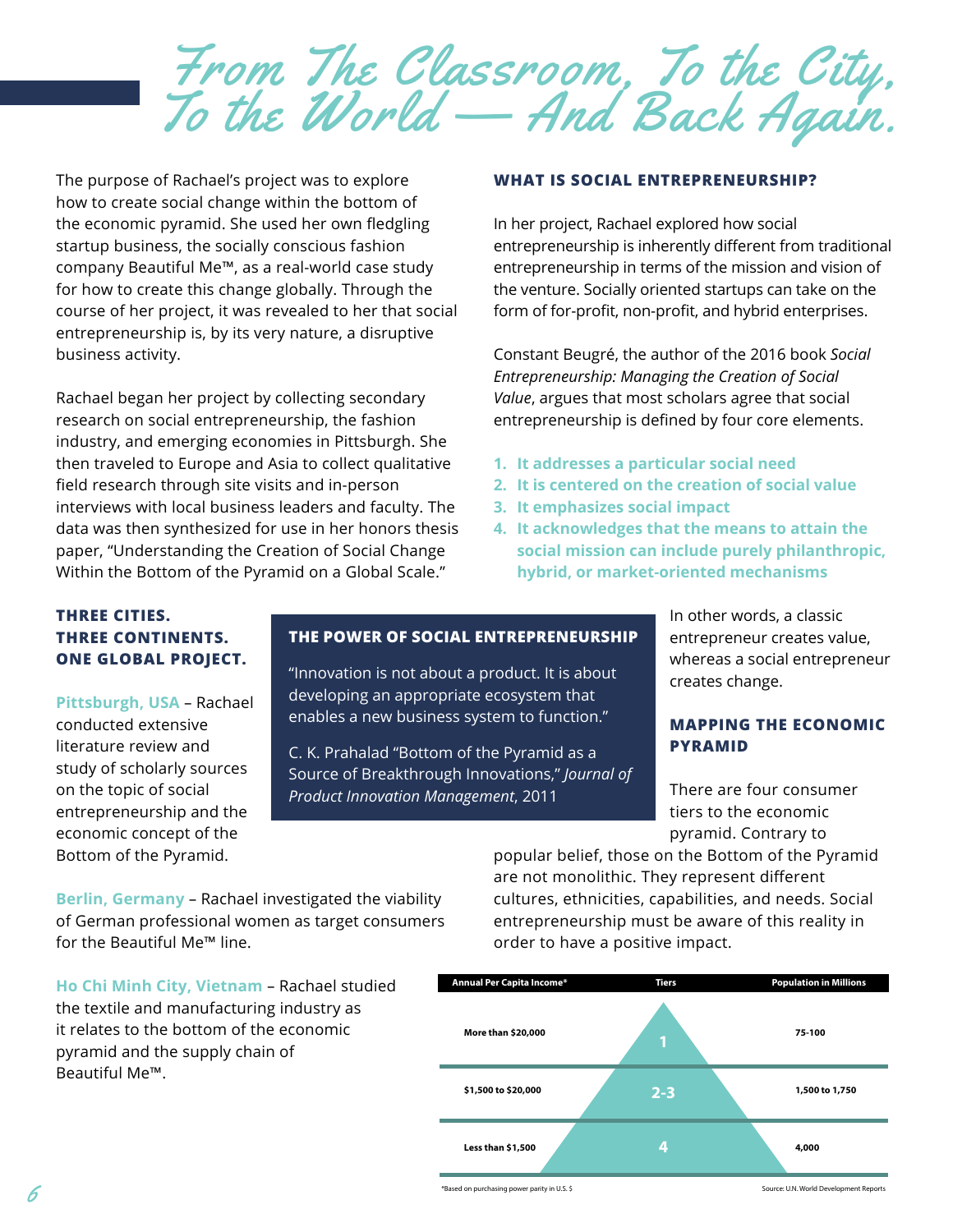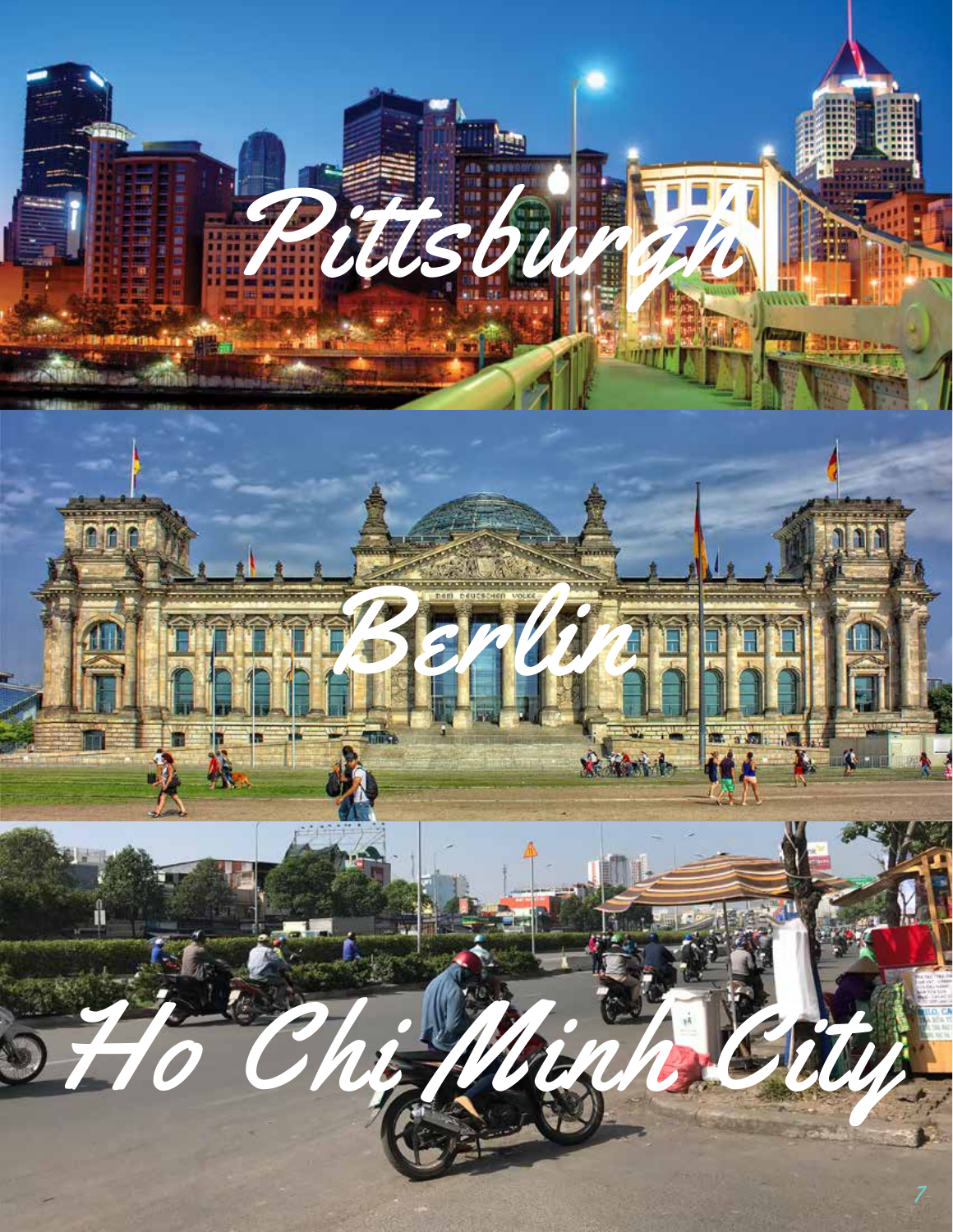International Field Research

**SAN JOSÉ, COSTA RICA** – Through the Plus3 program, she was exposed to the global trade and supply chain of the coffee industry. The experience featured site visits to family farms and presentations by industry leaders.



## **CAPE TOWN, SOUTH AFRICA** – In Pitt's

South Africa program, she took courses in social entrepreneurship and comparative education. The social entrepreneurship course introduced her to the concept of the Bottom of the Economic Pyramid — both as an abstract scholarly concept and as a personal reality. She was deeply affected by site visits in dangerous locales that stirred up feelings of inequity, social justice, and White privilege. The South Africa experience also introduced Rachael to the native concept of ubuntu, which roughly translates to "I am because of my people." Her exposure to this universal sense of shared humanity reinforced Rachael's desire to develop her business Beautiful Me™ as a means of female empowerment on a global scale.

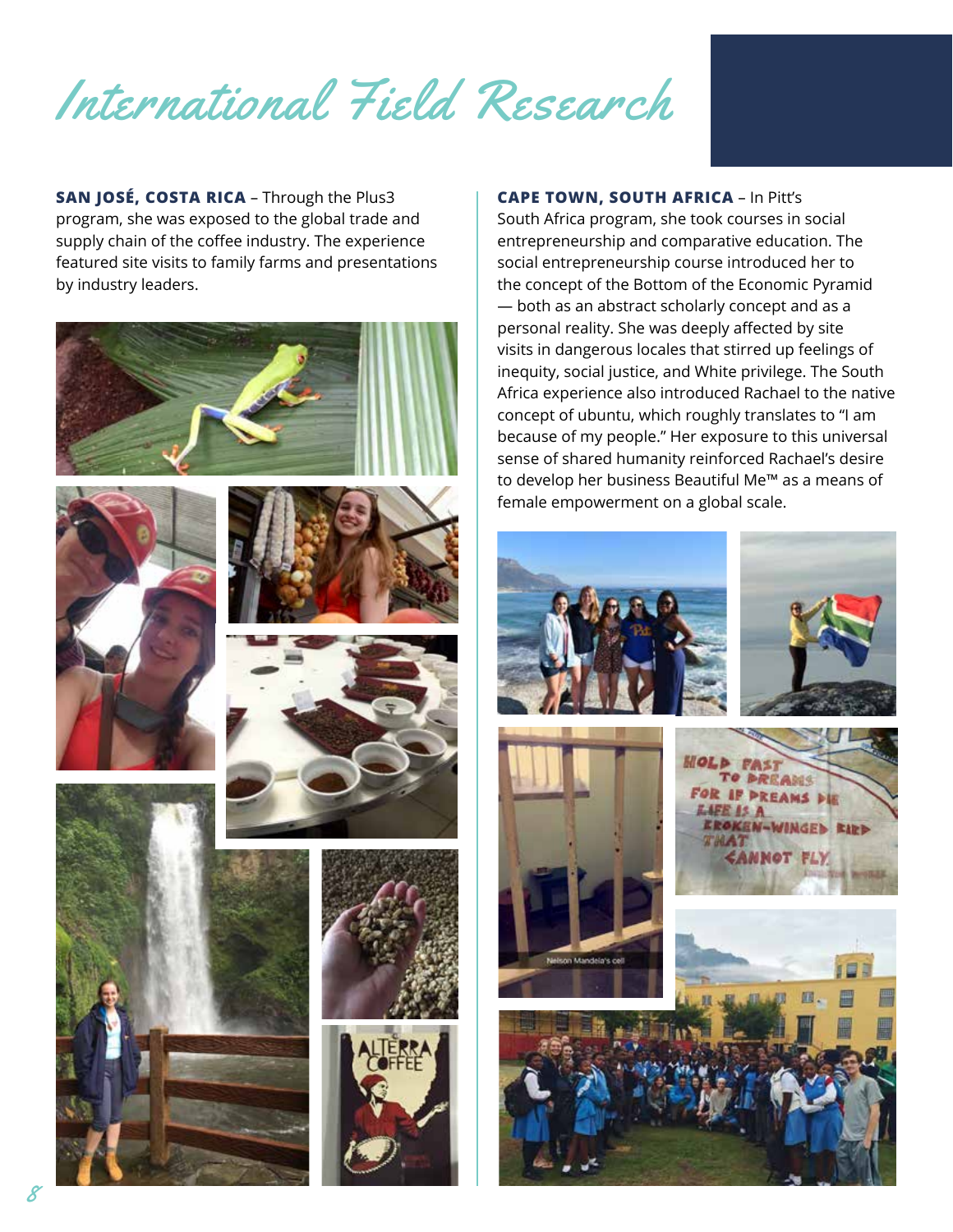#### **PHASE I: EXPANDING HER GLOBAL HORIZONS**

For Rachael, the seeds for her social entrepreneurship capstone project were planted through her earlier study abroad experiences at Pitt Business. She was able to form a global perspective that guided her journey as a student and business professional.

**GUAYAQUIL, ECUADOR** – The International Marketing Program in Ecuador gave her an opportunity to study the country's natural and cultural assets, including pottery, chocolate, historical landmarks, and natural wonders. She worked on a project to create promotional materials for the country.

**AMSTERDAM, NETHERLANDS** – Through the Pitt in Amsterdam program, she took courses in urban sustainability that highlighted green initiatives and sustainability efforts, including the social, political and environmental impacts.



















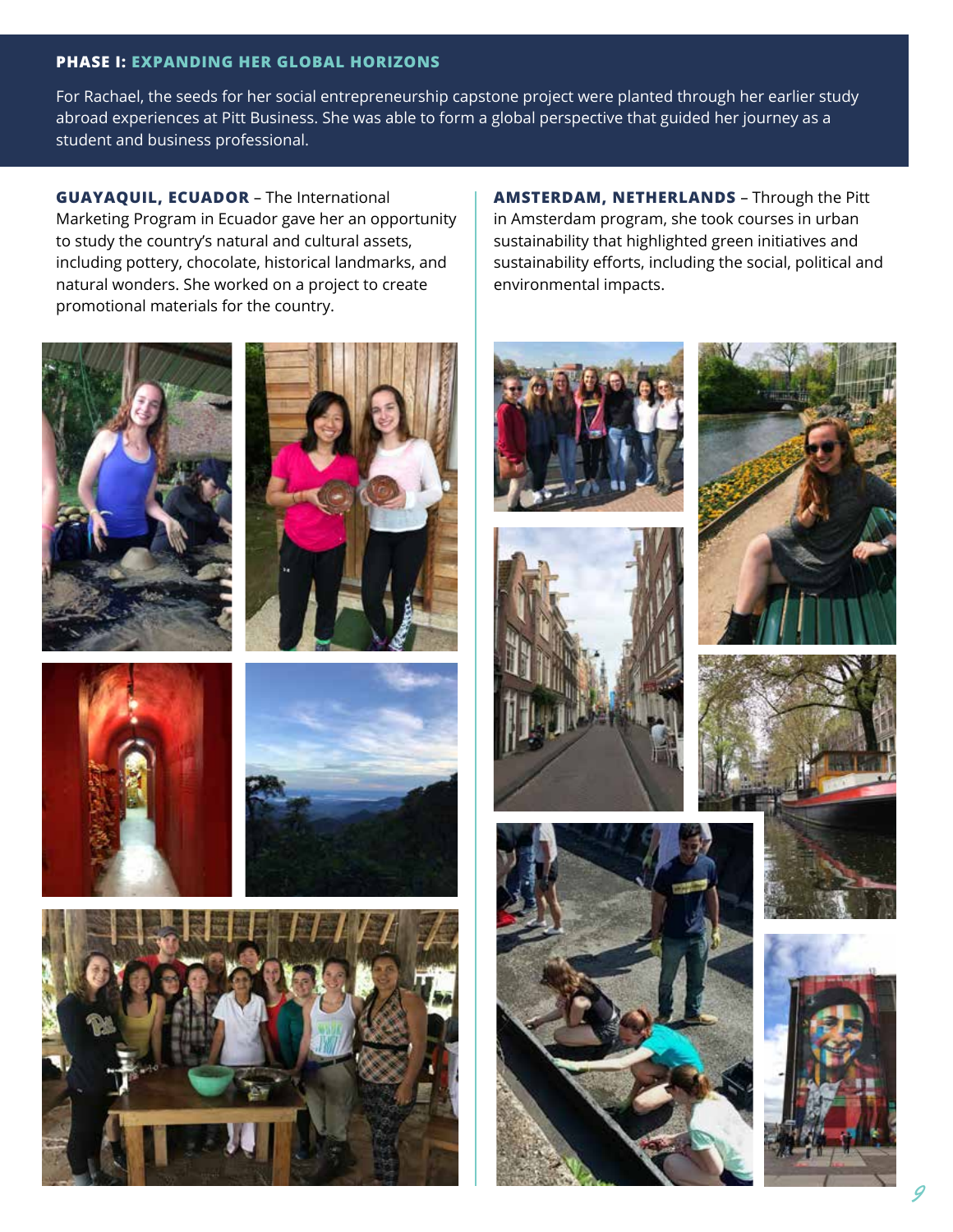# **PHASE 2: GATHERING INTERNATIONAL FIELD RESEARCH**

The defining moments of Rachael's project took place in her travel to cities in Europe and Asia to collect field research on social entrepreneurship. She gained perspectives from occupants of the different levels of the economic pyramid on issues related to the fashion industry, global supply chains, education, and economic development.

#### **BERLIN, GERMANY**

Fall 2017 1 week

Rachael traveled to Berlin to investigate the viability of German professional women, as opposed to American professional women, as the target consumer group for the Beautiful Me™ fashion line. To gather qualitative data, she arranged in-person meetings with German women professionals and professors from the Berlin School of Economics. The professors she met with had expertise in the areas of economics, gender studies, social entrepreneurship, and corporate social responsibility. She also met with a law professor, where the discussion was focused primarily on product marketing.

Rachael's meeting with the leader of the organization Business and Professional Women-Berlin provided unexpected insights into the severity of gender discrimination in Germany. Rachael learned that, on average, German women do not receive equal pay to men, and they are still perceived in a conservative light due to the perception that women cannot be both executives and mothers. Furthermore, German mothers who temporarily leave the workforce to raise children face an uphill battle when they try to return to the workforce.

**KEY TAKEAWAY:** Disruptive social entrepreneurship would connect gendered social issues to the fashion industry in Germany. Women are not fully accepted into the workforce and face additional pressure and scrutiny than men. It is even more critical for women than men to "dress the part" of a business professional. As such, Beautiful Me™ can advance female empowerment by helping to give women the confidence to be their best self in the workplace.

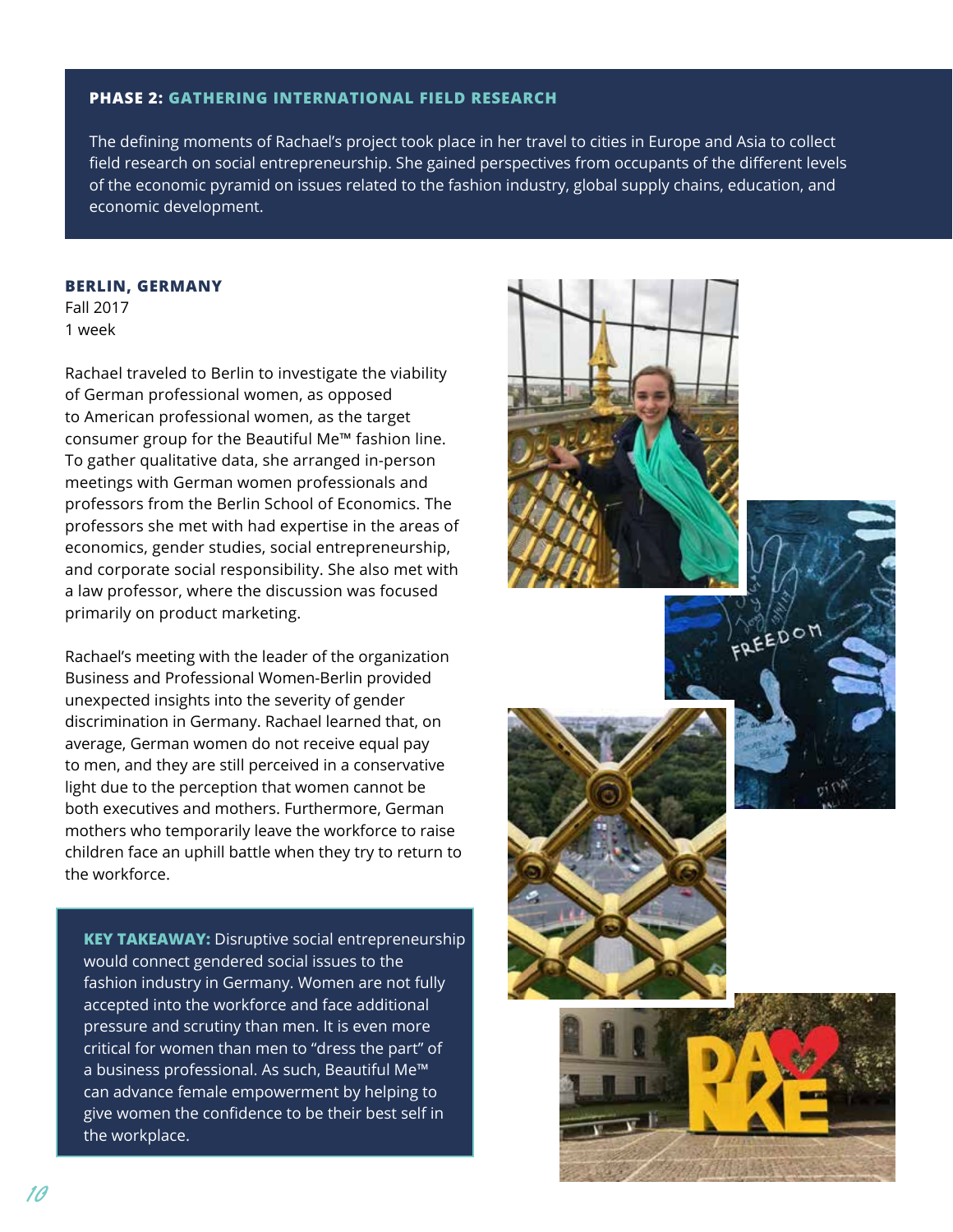## **HO CHI MINH CITY, VIETNAM**

Fall 2017 1+ weeks

It took three flights and over 24 hours of travel time, but Rachael arrived in Vietnam for the next leg of her international journey. Given Vietnam's status as a low-cost manufacturing hub for American and European brands, she sought to examine the textile and manufacturing industry as it relates to the Bottom of the Pyramid and the supply chain of Beautiful Me™.

The local university UEF was instrumental in connecting Rachael with professional contacts and providing language translation services. Rachael visited both large corporate manufacturing facilities and small family-owned factories. She also met with local industry professionals and the vice dean of the School of Architecture and the Arts at HUTECH University. The family-owned business she visited was a startup run by the aunt of a friend that she met at a local university. Like many business owners, she struggled to raise capital and suffered razor-thin margins to keep prices competitive in the global market.

It became clear to Rachael that Vietnam's local design industry was underdeveloped. The focus was almost exclusively on manufacturing clothing for large American and European brands. Additionally, there was also often a language barrier due to English and European tongues being the language of fashion.

**KEY TAKEAWAY:** Disruptive social entrepreneurship would focus on manufacturing and education. Beautiful Me™ could open a unique manufacturing facility in Vietnam that, though its emphasis on tailoring and customization, will also serve as a training and design hub. The facility will create jobs and opportunities for employees to explore fashion beyond manufacturing and thus build up the local industry and economy.

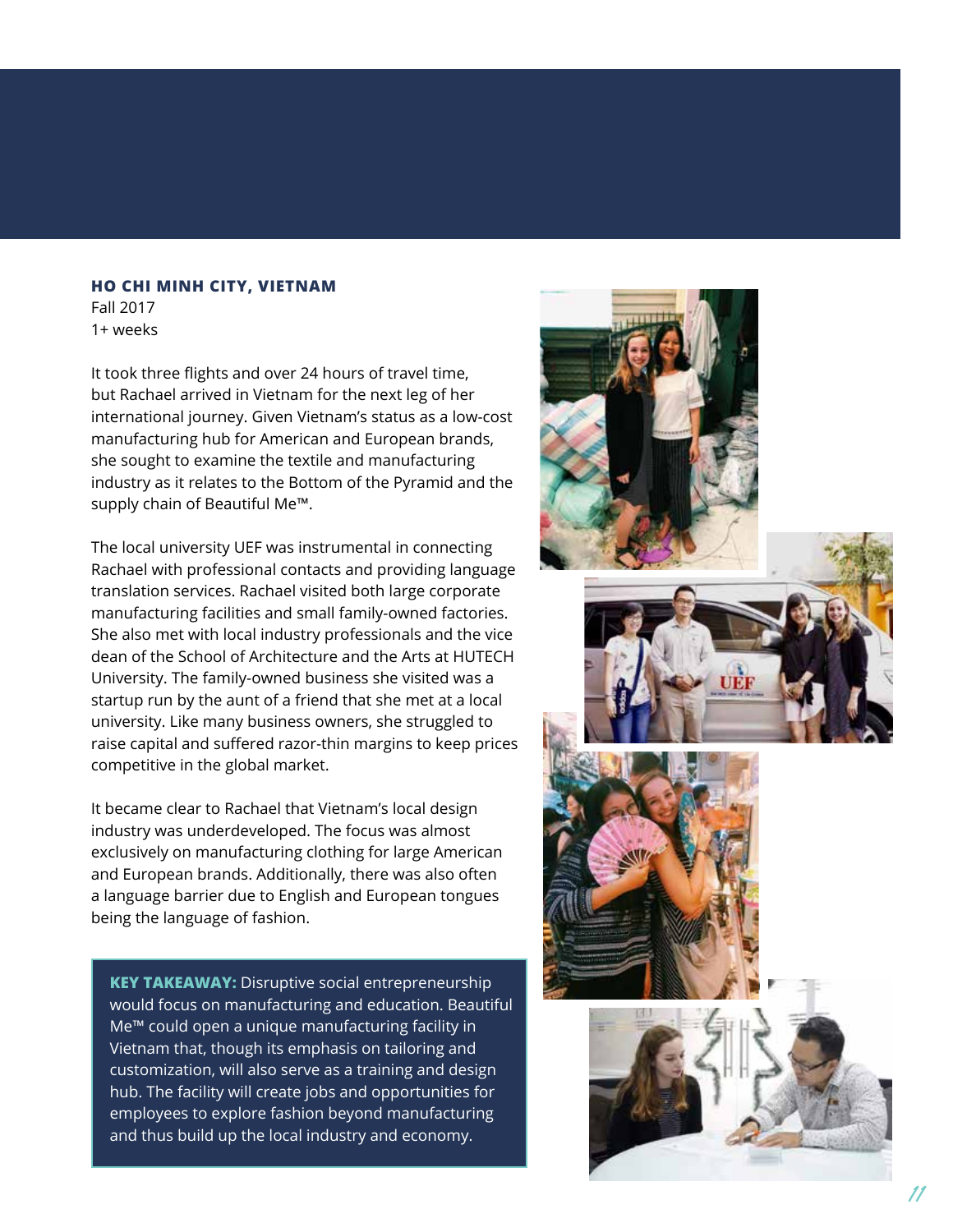Project Conclusions

At the conclusion of her project, Rachael was able to draw several broad conclusions on entrepreneurship and global business. Social entrepreneurship represents the transformation of a classic entrepreneurial venture into a social venture that has the power to spark lasting social change.

#### **KEY TAKEAWAYS**

- All business is global. Even in small neighborhood textile shops in Vietnam, the end destination for the shipments is Europe. **1**
- The Bottom of the Pyramid is diverse and multifaceted. Consumer tiers are typically analyzed from a macro perspective. However, there is a need to segment the groups, for the consumer groups in Vietnam are different from those in Berlin, and so on and so forth. **2**
- Social entrepreneurship, at its core, must be disruptive. In this case, an online fashion business for professional women can shift the paradigm for female empowerment and engage with consumers on a global level. **3**
- Disruptive innovation occurs when previously ignored models or communities create opportunities to succeed as a matter of necessity. **4**
- Innovation, at its core, is about meeting unmet needs by creating new ways of thinking, learning, and doing business. **5**
- Learning that occurs both inside and outside of the classroom enriches the experience and also leads to new opportunities and insights. **6**

#### **WHAT'S NEXT FOR BEAUTIFUL ME™?**

Although Rachael has started a job as a Business Technology Analyst for Deloitte, she continues to develop the business plan for Beautiful Me™. She is currently investigating new technology for effortlessly capturing the measurements of people's bodies for easy upload into the custom tailoring system. Through her Pitt Business honors capstone project, Rachael has proved that there is a market for her product. Now it's her goal to make the business a reality.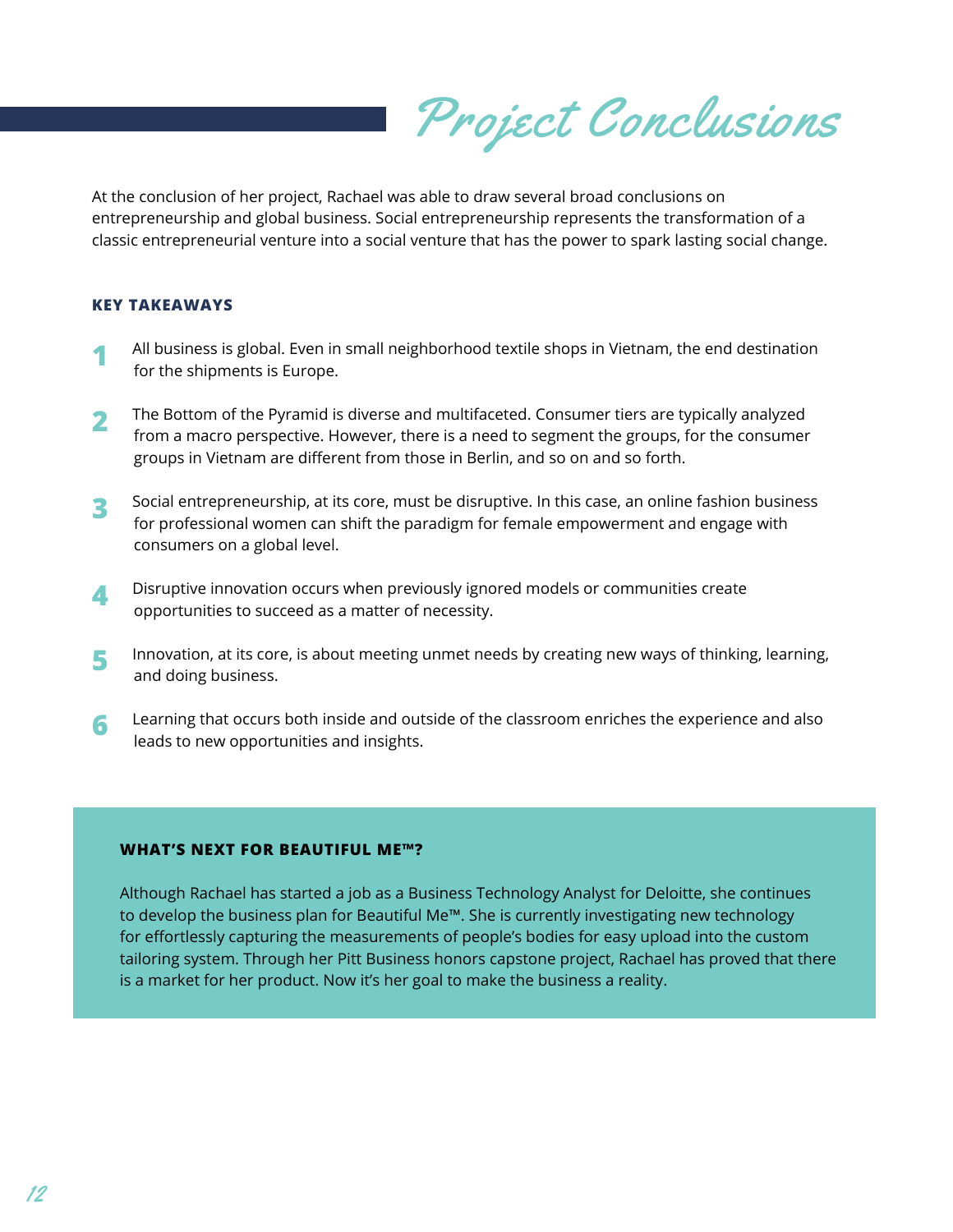Thank You

Rachael offers her sincere thanks and enduring gratitude to all the members of the Pitt Business community who helped make this life-changing global experience possible. The school's faculty and staff helped her go From the Classroom, To the City, To the World in the truest sense of the word.



**Audrey Murrell**, Pitt Business Associate Dean – Served as the faculty advisor on her Honors Project.



**Bryan Schultz**, Pitt Business International Programs Director – Helped her to find connections in Germany and Vietnam for her site visits, as well as supported her previous international experiences.



**Liz Adams**, Pitt Business Director of Academic Advising – Helped her to develop a unique academic pathway that took full advantage of the school's resources, while allowing her to graduate on time.



**Andy Hannah**, Pitt Business Entrepreneur in Residence – Provided critical input and oversight in the development of her business plans for Beautiful Me™.



**Paul Harper**, Pitt Business Professor – Taught courses in the Certificate Program in Innovation and Entrepreneurship that became essential in the development of her business plan for Beautiful Me™.

## **SPECIAL ACKNOWLEDGEMENTS**

This project was funded by generous gifts from the Henry E. Haller Jr. Foundation and the Shekar Narasimhan Fund. Rachael White expresses her sincere appreciation for the support of her academic and social entrepreneurial experiences during her time at Pitt Business